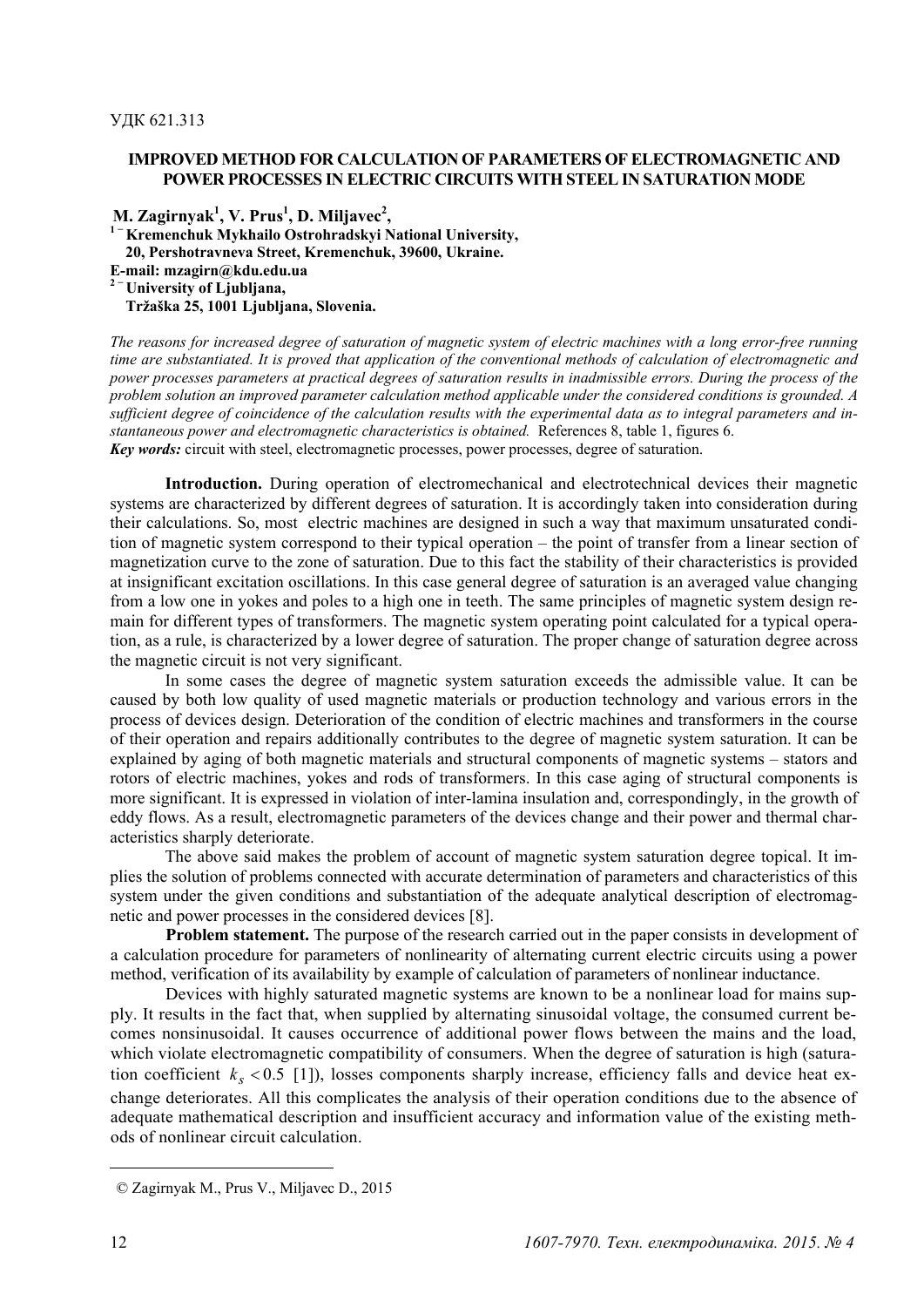In theoretical electrical engineering such circuits are mainly calculated by the method of equivalent sinusoids. It implies substitution of a nonsinusoidal current by a corresponding sinusoidal current with the same value of active power. It provides the possibility of the use of vector diagrams and conventional systems of differential equations. However, the solution obtained in this case is true only for the calculated point. The circuit parameters change for another current value. So, use of this method at  $k_s$  < 0.5 does not provide the possibility to describe the processes in the considered devices adequately. The error of determination of losses components in static condition also grows, and dynamic conditions characteristics practically do not correspond to the experimental results [5].

The possibilities of calculation are significantly broadened with the use of spectral analysis methods. In this case real time dependence for current is substituted by a harmonic series obtained as a result of spectral decomposition. However, new problems arise in this case. They can be explained by the necessity of correction of theoretical notions and calculation relations from the point of view physical essence of the occurring processes [6].

**The purpose of the paper** consisted in development of a simple and practically applicable method for determination of parameters and description of electromagnetic and power processes in nonlinear circuits containing saturated steel as well as estimation of its applicability and validity at different degrees of magnetic system saturation.

### **Research materials and results.**

*Theoretical theses.* Calculation of parameters of electric machines and transformers is usually based on differential equations and equivalent circuits. Taking into account the specific features of the analyzed problem, there is no sense in using complex objects as the main problem is connected with adequate description of processes in magnetizing circuit. This circuit enables taking into consideration magnetic processes in devices by introduction of a corresponding branch in the electric equivalent circuit. Thus, to substantiate the offered method of problem solution it is sufficient to use a simple nonlinear circuit with load in the form of inductance with a ferromagnetic core and a winding, containing  $W_1$  turns, shown in Fig. 1 (equivalent circuit of load in the form of inductance with a ferromagnetic core (*a*) and its electric equivalent circuit (*b*)) Here



**Fig. 1,** *a, b*

 $R_1, R_{\mu}$  – resistances of, respectively, the winding and magnetizing circuit;  $L_{s1}$ ,  $L_{\mu}$  – inductances of, respectively, the winding and magnetizing circuit;  $u_1(t)$ ,  $i_1(t)$  – respectively, circuit output voltage and winding current;  $e_1(t)$  – winding EMF.

When magnetic flux is divided into the main flux  $\Phi_0$  and leakage flux Ф*s*<sup>1</sup> , the equation of the electric circuit can be presented by a classical relation

$$
u_1 = R_1 i_1 + L_{s1} \frac{di_1}{dt} + W_1 \frac{d\Phi_0}{dt} = R_1 i_1 + L_{s1} \frac{di_1}{dt} + e_1,
$$
\n(1)

where inductance  $L_{s1}$  is determined by leakage flux  $\Phi_{s1}$ .

When magnetic circuit is saturated, this equation is nonlinear due to nonlinear connection between flux linkage  $\Psi_0 = \Phi_0 W_1$  and MMF  $i_1 W_1$ . It results in nonsinusoidality of periodical currents, fluxes and voltages and limits the application of equivalent quantity method and vector diagrams as well as particular principles of complex quantity method. In this case equation (1) can be used under the condition of taking into account the polyharmonic composition of current  $i_1(t)$  and EMF  $e_1(t)$  included into it.

Power balance equation for instantaneous values, created on the basis of (1), will be of the form:

$$
i_1^2 R_1 + L_{s1} i_1 \frac{di_1}{dt} + e_1 i_1 = u_1 i_1.
$$
 (2)

Having compared (2) with the circuit in Fig. 1, it is possible to come to the conclusion that product  $e_1 i_1$  is to completely describe power processes in magnetizing circuit (parameters  $R_{\mu}$ ,  $L_{\mu}$ ).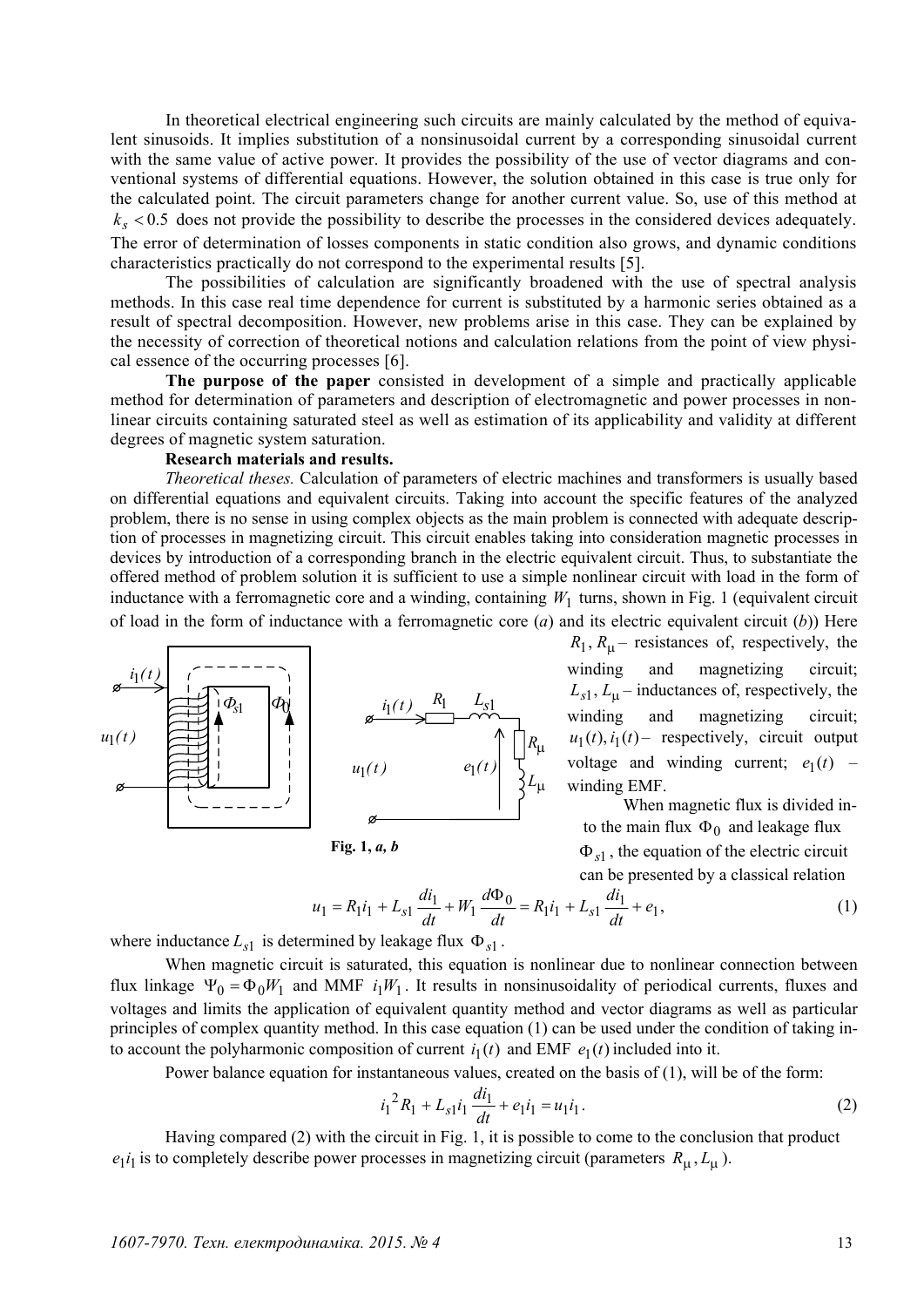According to this, for factual determination of  $R_{\mu}$ ,  $L_{\mu}$  it is necessary to have dependence  $e_1(t)$  that can be obtained indirectly being expressed from (2) when all the other parameters are known.

In this case it should be taken into account that, when saturation degree and frequency grow, the value of magnetic permeability μ considerably decreases due to reactive action of eddy currents as can be seen in Fig. 2 (dependences  $\mu = f(H)$  for magnetic material of the core: 1 – frequency 50 Hz, 2 – frequency 250 Hz) [5]. The considered effect causes additional errors in determination of steel losses as well as erroneous interpretation of physical phenomena in the analyzed circuits.



Parameters  $R_1, L_{s1}$  necessary for the calculation can be obtained by direct measurement and later assumed constant. Expression for  $i_1(t)$ , taking into account its nonsinusoidality, is to be determined according to the results of spectral decomposition based on Fourier transform in accordance with recommendations [6].

Another problem in determination of parameters  $R_{\mu}$ ,  $L_{\mu}$  is their presentation in the circuit (Fig. 1, *b*) as connected in series. This approach is artificial and caused by the ne-

cessity to simplify the calculation of magnetizing circuit for electric machines equivalent circuits.

When steel losses in electric machines and transformers are determined, the following proportionality is used [3]

$$
\Phi_m \sim B_m \sim E_1/k_f \sim U_1/k_f \tag{3}
$$

where  $\Phi_m$  – magnetic flux maximum value;  $E_1$  – stator winding EMF;  $k_f$  – form coefficient.

It allows evaluation of steel losses according to generally accepted relations of the form:

$$
P_{\mu} = c_h f^* U_1^2 + c_{ec} f^{*2} U_1^2, \qquad (4)
$$

where  $c_h$ ,  $c_{ec}$  – coefficients taking into account division of steel losses, respectively, into hysteresis losses and eddy current losses;  $U_1$  – supply voltage;  $f^*$  – relative frequency reduced to the frequency of supply voltage (usually 50 Hz).

Proportionality (3) is upset when the degree of saturation grows as electric and magnetic values contained in it lose linear interconnection and are of different forms.

This prevents the use of expression (4) at high degrees of saturation. Besides, the use of (4) implies neglect of active resistance of magnetizing circuit, which is admissible for transformers and, concerning electric machines, is absolutely contrary to fact.

The above said substantiates the use of value  $E_1$  instead of value  $U_1$  in (4). In general case value  $E_1$ is of a polyharmonic character. It implies the substitution of series connection of elements by parallel one in representation of magnetizing circuit.



Let us consider the special features of such transformation by the example of a typical magnetizing circuit used in calculations of electric machines and transformers and taking steel losses into account (Fig.3) (Series (*a*) and parallel (*b*) representation of magnetizing circuit in the equivalent circuit) [2].

In Fig. 3  $I_1, I_2', I_{1} , I_{ma}, I_{mr}$  – correspondingly, current of the initial winding, reduced current of the second winding, magnetization current for the cir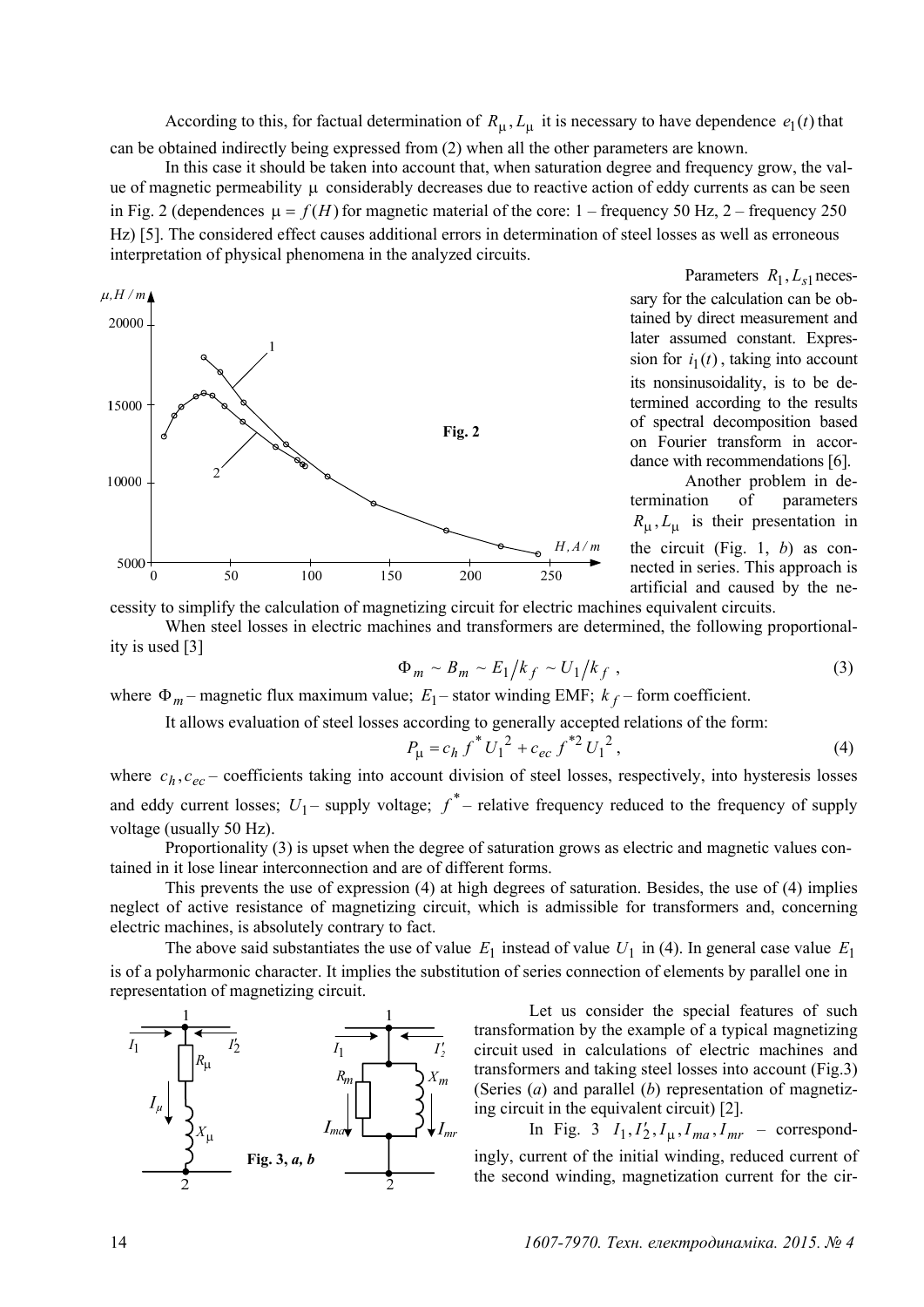cuit Fig. 3, *a*, active and reactive components of magnetization current for the circuit Fig. 3, *b*;  $R_{\mu}$ ,  $X_{\mu}$ ,  $R_m$ ,  $X_m$  – resistance and inductive reactance of magnetization circuit for the circuits in Fig. 3, *a* and Fig. 3, *b*, respectively.

Let us estimate the correspondence of the magnetizing circuit in Fig. 3, *b* to real physical phenomena when the saturation degree changes. Taking into consideration (3), steel losses *P*μ are proportional to squared voltage  $U_{12}$  at the output of the magnetizing circuit (Fig. 3, *b*).

If resistance  $R_m$  is connected to terminals in parallel to  $X_m$ , as it is shown in Fig. 3, *b*, losses in this resistance will also be proportional to  $U_{12}^2$ . The value of resistance  $R_m$  is determined in such a way that its losses equal the steel losses:

$$
P_{\mu} = (m_1 U_{12}^2)/R_m = (m_1 E_1^2)/R_m \tag{5}
$$

where  $m_1$  – the number of the phases of the device.

Hence 
$$
R_m = \left( m_1 E_1^2 \right) / P_\mu \,. \tag{6}
$$

Value  $P_{\mu}$ , at the assigned EMF  $E_1$  is refined according to experimental data. Then  $R_m$  can also be considered known.

In this instance magnetization current  $I_{\mu}$  divides along two branches of magnetizing circuit into an active  $I_{ma}$  component and a reactive  $I_{mr}$  one. The former component is determined by steel losses power and the latter one creates a flux in the core.

As the degree of the core saturation increases, at  $f =$ const *resistance*  $X_m$  decreases proportionally to  $\mu$ . In this case for the circuit in Fig 3, *b*  $R_m$  = const, and value  $R_\mu$  for the circuit in Fig 3, *a* reduces, which results in an additional error in determination of steel losses when this circuit is used. Thus, circuit in Fig. 3, *b* to a greater extent corresponds to real physical processes in circuits with steel under saturation condition.

Special attention should be paid to the problem of determination of power parameters of the considered circuit. As curves of EMF  $e_1(t)$  and current  $i_1(t)$  are of a polyharmonic character, it is better to determine losses in steel and copper as average in the period of values of their instantaneous values. It will enable elimination of the calculation errors occurring in multiplication of polyharmonic series  $e_1(t)$  and  $i_1(t)$  due to ambiguity of decomposition and nonlinearity contained in spectral transformations.

As a result, a calculation equations system reflecting the algorithm of determining magnetizing circuit parameters and describing electromagnetic and power processes in the considered circuit in the saturation condition was obtained. It is of the following form:

$$
\dot{E}_1 = \dot{U}_1 - \dot{I}_1 (R_1 + j \omega L_{s1}) ; \qquad \qquad \underline{Z}_{\mu} = \dot{E}_1 / \dot{I}_1 ; \qquad (7.8)
$$

$$
R_{\mu} = \text{Re}(\underline{Z}_{\mu}) = X_m^2 R_m / (R_m^2 + X_m^2); \qquad L_{\mu} = \text{Im}(\underline{Z}_{\mu}) / \omega = R_m^2 X_m / ((R_m^2 + X_m^2)\omega); \tag{9,10}
$$

$$
L_m = X_m / (j\omega) \, ; \qquad e_1 = u_1 - R_1 i_1 - L_{s1} \, di_1 / dt \, ; \qquad L_m(t) = e_1 / ((i_1 - e_1 / R_m)\omega) \, ; \qquad (11-13)
$$

$$
p_{\mu} = e_1^2 / R_m; \qquad p_{\mu} = \frac{1}{T} \int_0^T p_{\mu} dt; \qquad p_{cu} = i_1^2 R_1; \qquad P_{cu} = \frac{1}{T} \int_0^T p_{cu} dt. \qquad (14-17)
$$

Here  $\omega$  is the angular frequency; *T* is the fundamental frequency period;  $Z_{\mu}$  is the complex impedance of the magnetization circuit;  $\dot{E}_1, \dot{U}_1, \dot{I}_1$  are complex circuit EMF, voltage and current, respectively;  $p_{\mu}$ ,  $p_{cu}$ ,  $P_{\mu}$ ,  $P_{cu}$  are instantaneous and integral values of iron and copper losses, respectively;  $L_m(t)$ ,  $L_m$  are instantaneous and integral values of magnetizing inductance, respectively.

Equations (7)–(11) are used to determine  $R_m$ ,  $L_m$  when there is no saturation. When  $U_1$ ,  $I_1$  are known,  $E_1$ , that is used to determine  $Z_{\mu}$  according to (8), is found from (7). Resistance  $R_m$  is calculated as a result of solution of equation system  $(9)$ – $(10)$ . Then maximum value  $L_m$  is found on the basis of (11). Equations (12)–(17) describe the electromagnetic and power processes in the considered circuit at different degrees of magnetic material saturation. They allow one to directly take into account possible polyharmonic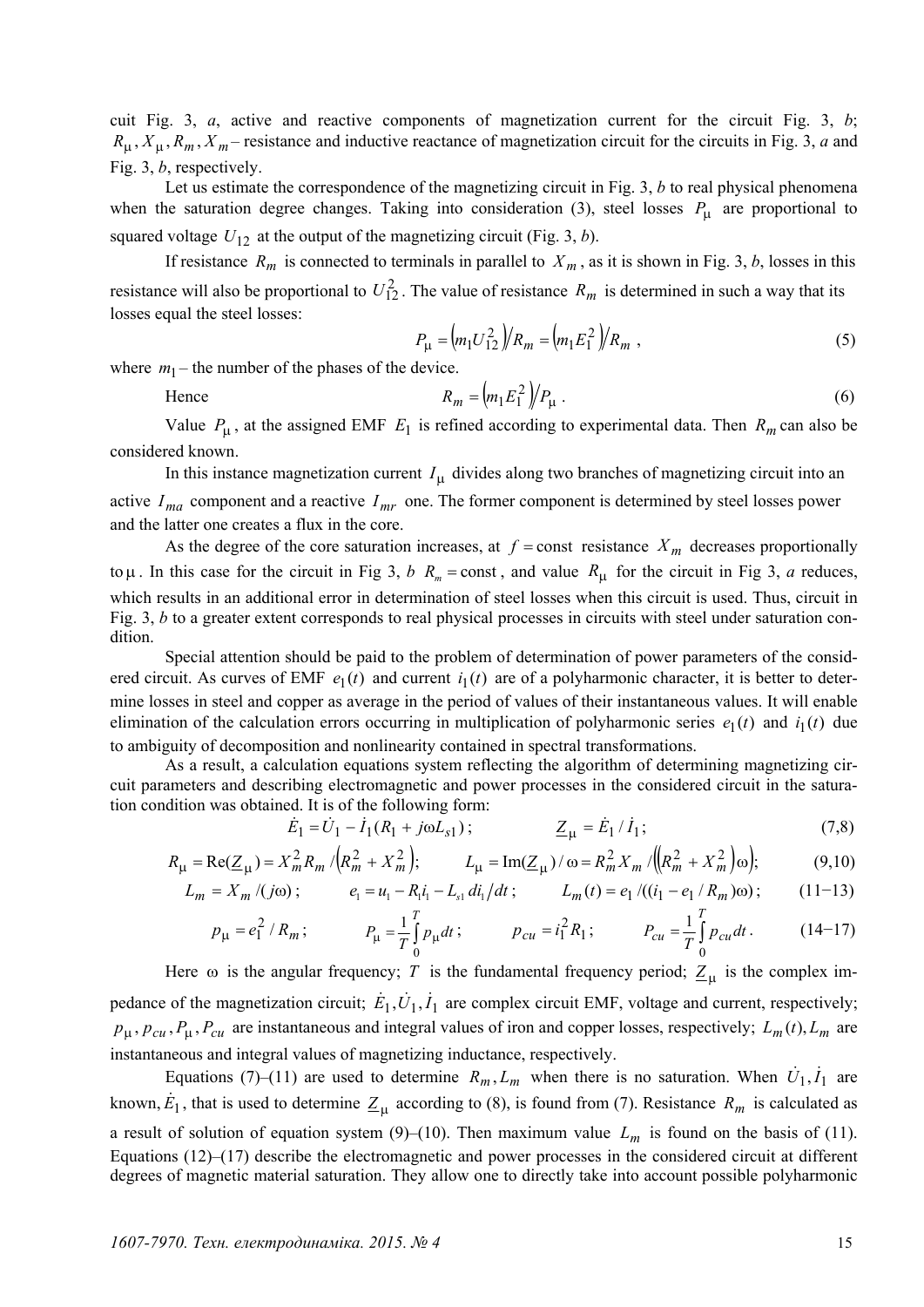character of electrical values variations. In this case parameters  $R_1, L_{s1}, R_m$  are assumed constant, current  $i_1(t)$  is presented by a polyharmonic series obtained as a result of spectral decomposition, and circular frequency ω is corrected for every considered harmonic in accordance with its number. The calculation results in the possibility to estimate time variation of values characterizing the magnetizing circuit, such as  $p_\text{u}$  and  $L_m(t)$  and also to determine their integral values.

*Experimental research.* The problem of this research consisted in verification of the adequacy of the developed method and its accuracy as compared with the basic one grounded on the equivalent sinusoid method [3] at different degrees of magnetic circuit steel saturation (for low-saturated  $(0.75 < k_s < 1)$ , medium-saturated ( $0.5 < k_s < 0.75$ ) and high-saturated ( $k_s < 0.5$ ) conditions).

To estimate the adequacy of parameter determination a secondary winding with number  $W_2$  of turns was applied on the magnetic core. It was used to determine the main magnetic flux  $\Phi_0$  in the core by value EMF  $e_2$  of the secondary winding with the aim of independent measuring instantaneous values of steel loss-

$$
p_{\mu} = e_2 i_1 \frac{W_1}{W_2}
$$
 (18)

and alternative determination of values  $R_m$ ,  $L_m$  using relations

$$
R_m = \frac{E_2^2 W_1^2}{P_\mu W_2^2}, \qquad R_\mu = \text{Re}\left(\frac{\dot{E}_2 W_1}{\dot{I}_1 W_2}\right), \qquad (19,20)
$$

relation (9), transformed relative to  $X_m$ , and relation (11) for determination of  $L_m$ .

Parameters of experimental specimen: core length  $l = 110$  mm; core width  $b = 105$  mm; sectional area  $S = 3 \cdot 10^{-4}$  mm<sup>2</sup>; core type – helical; core material – steel E330 (thickness  $d = 0.35$  mm); numbers of winding turns  $W_1 = 200$ ,  $W_2 = 1000$ ; diameters of winding wires with insulation  $d_1 = 0.5$ *mm*;  $d_2 = 0.1$ *mm*; insulation type – varnish. Geometric parameters of the core allowed location of the windings at a sufficient distance from one another to make their mutual induction as low as possible. Value  $R_1$  was directly determined by a measuring bridge and  $L_{s1}$  was calculated using the results of the experience of short circuit. Later during research they were considered constant.

In the process of research instantaneous values  $u_1, i_1, e_2$  were measured for every level of saturation of the magnetic circuit. The measurements were made by means of a measuring and diagnostic complex with the use of a module of a multichannel analog digital converter (16-bit analog digital converter with conversion frequency 400 kHz). Further processing of the data and relevant calculation were made with the use of mathematical methods realized in [4].

The results of calculation and measurements are given in Table. Fig. 4 contains time dependence for  $L_m(t)$  (*1* – calculated, *2* – experimental) and Fig. 5 – time dependences for  $p_\mu(t)$ ,  $p_{cu}(t)$  with indication of average values of  $P_{\mu}$ ,  $P_{cu}$ . Fig. 6 shows a comparative analysis of dependences  $p_{\mu}(t)$  (*1*– calculated, 2 – experimental), obtained in accordance with (14) and (18).



16 *1607-7970. Техн. електродинаміка. 2015. № 4*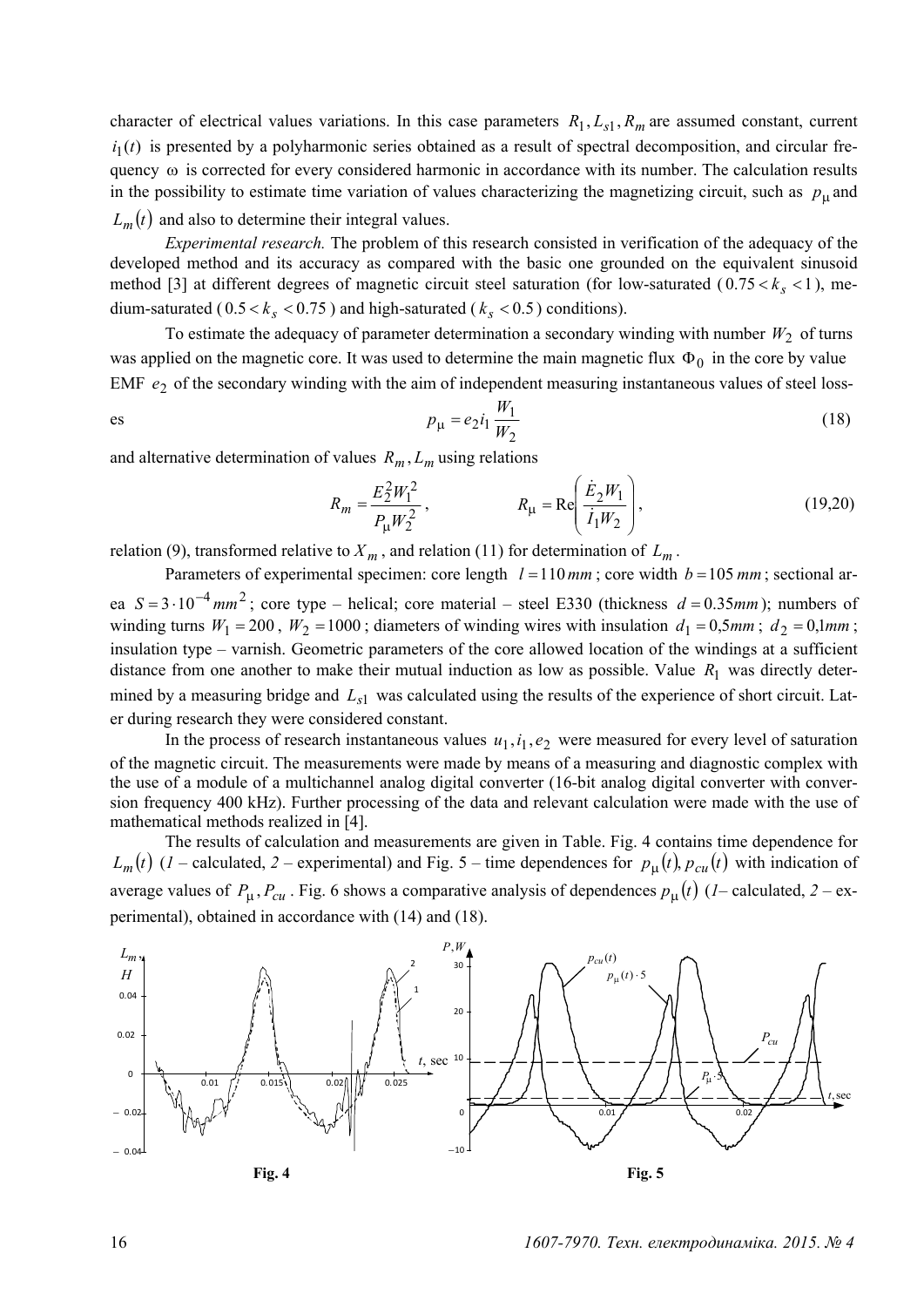The demonstrated results confirm the adequacy of determination of steel losses and sufficiently accurate presentation of instantaneous power and electromagnetic characteristics of the considered circuit at different degrees of saturation.

| Parameter            |              | Saturation degree |                    |             |
|----------------------|--------------|-------------------|--------------------|-------------|
|                      |              | $0,75 < k_s < 1$  | $0.5 < k_s < 0.75$ | $k_s < 0.5$ |
| $P_{\mu}$ , W        | experiment   | 0,075             | 0,092              | 0,137       |
|                      | basic method | 0,069             | 0,085              | 0,121       |
|                      | error, $\%$  | $-8,00$           | $-7,61$            | $-11,68$    |
|                      | new method   | 0,073             | 0,091              | 0,134       |
|                      | error, $\%$  | $-2,67$           | $-1,09$            | $-2,19$     |
| $R_{\mu}$ , $\Omega$ | experiment   | 3,51              | 2,54               | 1,73        |
|                      | basic method | 3,55              | 2,61               | 1,82        |
|                      | error, $\%$  | 1,14              | 2,76               | 5,20        |
|                      | new method   | 3,54              | 2,58               | 1,78        |
|                      | error, $%$   | $+0,85$           | $+1,57$            | $+2,89$     |
| $L_{\mu}$ , H        | experiment   | 0,00202           | 0,00161            | 0,00117     |
|                      | basic method | 0,00192           | 0,00142            | 0,00084     |
|                      | error, $\%$  | $-4,95$           | $-11,80$           | $-28,21$    |
|                      | new method   | 0,00198           | 0,00155            | 0,00107     |
|                      | error, %     | $-1,98$           | $-3,73$            | $-9,40$     |
| $R_m, \Omega$        | experiment   | 734               | 699                | 655         |
|                      | basic method | 772               | 734                | 706         |
|                      | error, $\%$  | 5,18              | 5,01               | 7,79        |
|                      | new method   | 760               | 714                | 673         |
|                      | error, %     | $+2,18$           | $+2,15$            | $+2,75$     |
| $L_m$ , H            | experiment   | 0,0353            | 0,0281             | 0,0172      |
|                      | basic method | 0,0325            | 0,0214             | 0,0112      |
|                      | error, $\%$  | $-7,93$           | $-23,84$           | $-34,88$    |
|                      | new method   | 0,0331            | 0,0254             | 0,0165      |
|                      | error, $\%$  | $-6,23$           | $-9,60$            | $-4,24$     |

The data of calculations, measurements and corresponding errors are summarized in Table.



 **Fig. 6** 

It is obvious in Table and Figs. 4 and 6 that results of calculation coincide to a sufficient degree with the data of the experiments as to integral parameters and instantaneous power and electromagnetic characteristics.

Besides, calculation of the power balance confirmed the efficiency of the use of the offered circuit transformations, which makes it possible to take into account the properties of magnetic material more completely.

# **Conclusion.**

 1. A method for determination of the parameters of alternating current nonlinear circuits with steel, applicable at increased saturation of magnetic material, has been developed. This method is characterized by the error of parameter determination under the condition of average saturation of about 3−5%

and under the condition of high saturation – by the error of about 7−9%, which is by 3−8 times less than in the case of the use of the basic calculation method.

2. The offered calculation relations provide obtaining an adequate mathematical description in time function of basic electromagnetic and power processes in nonlinear circuits with steel under saturated condition.

3. Further research results should be directed to expansion of the possibilities to use the developed method for more complicated types of electrotechnical and electromechanical devices. It enables one to improve the calculation of losses and efficiency, as well as heat processes in the considered devices, at different degrees of magnetic material saturation.